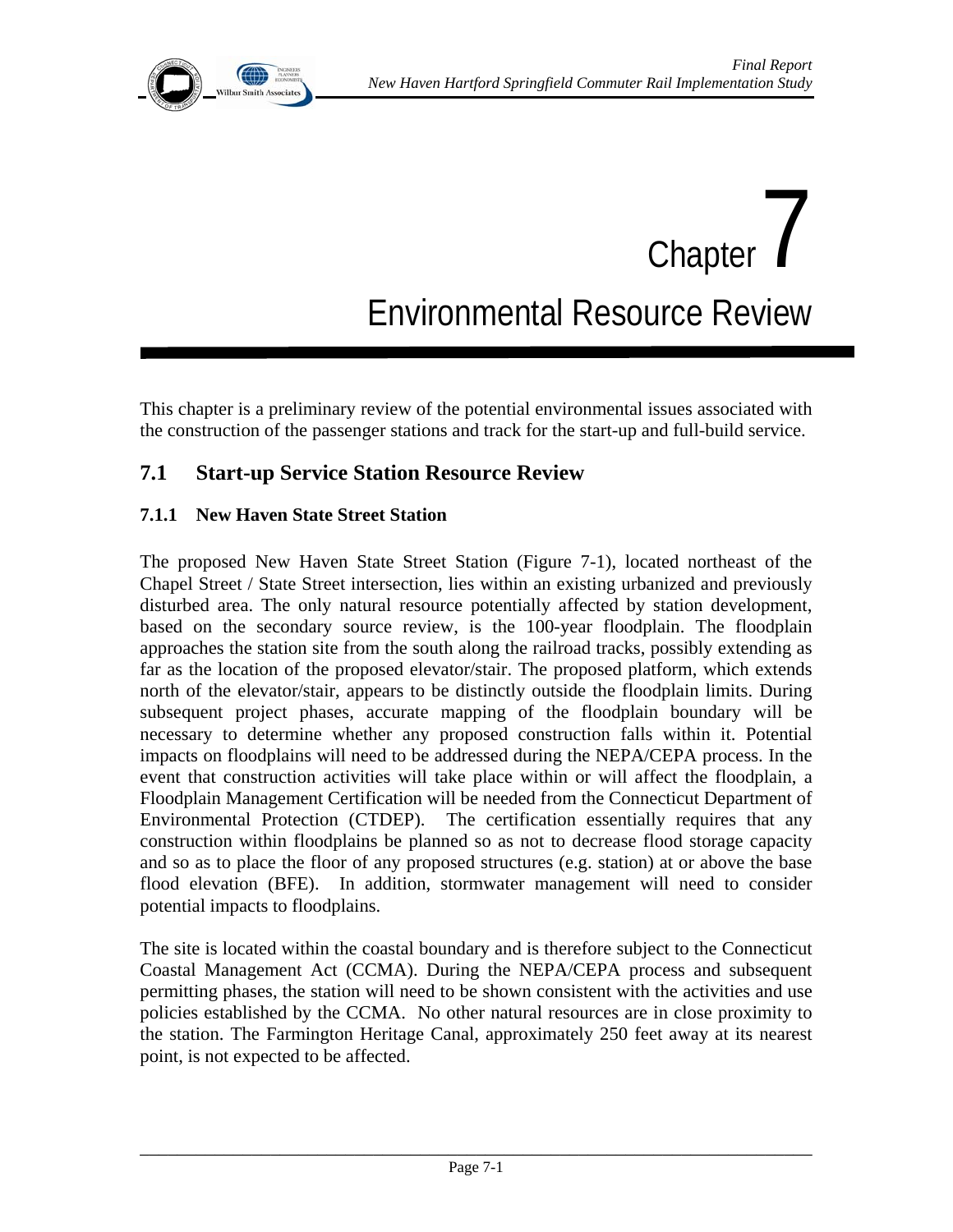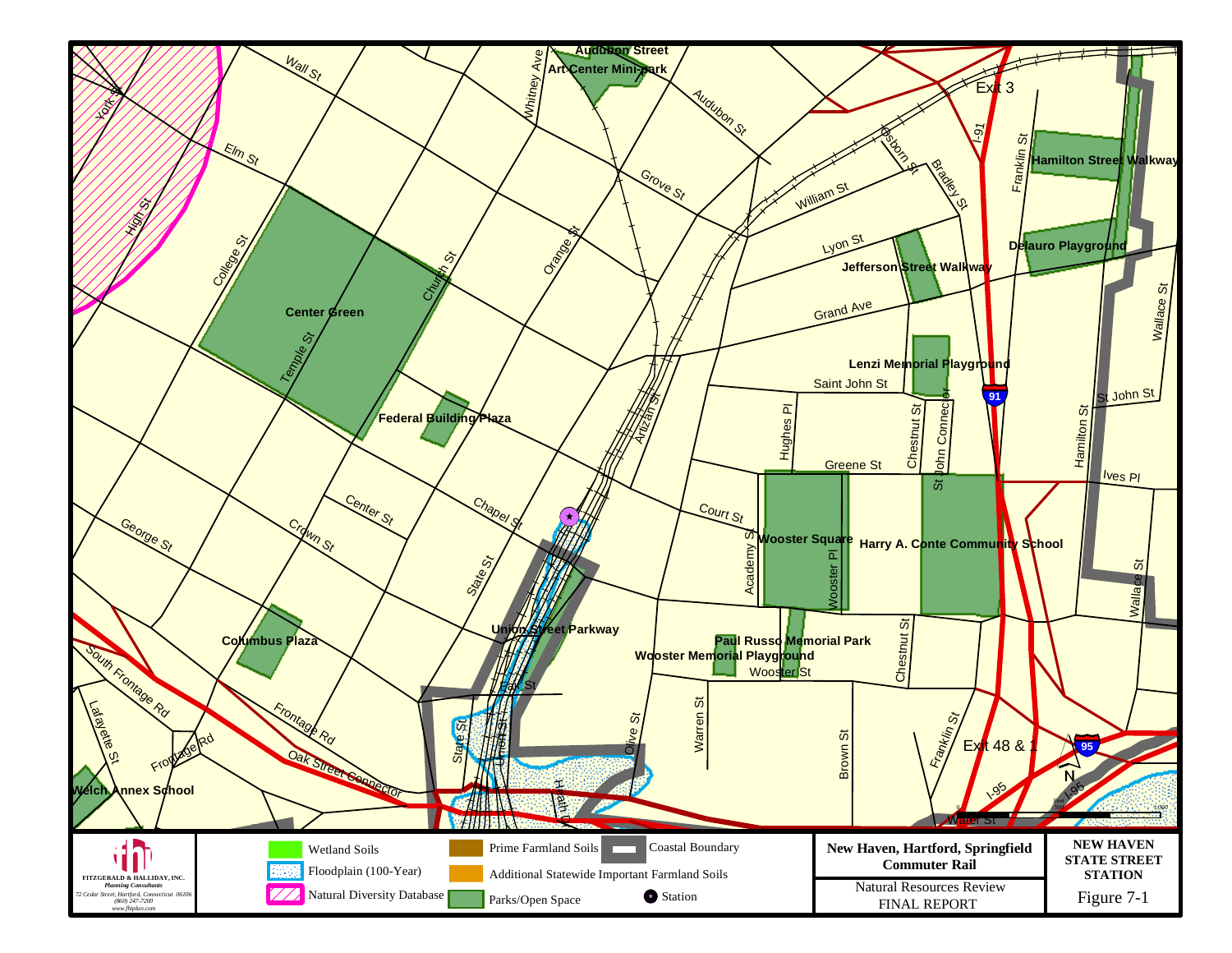

At the proposed New Haven State Street site, an additional platform and connecting stair will be built to the west of and parallel to the existing Amtrak platforms. There are no historic resources located in close proximity to the proposed station additions, therefore it is anticipated that there will be no physical or visual impact to historic resources in or around this station.

# **7.1.2 North Haven Station**

The proposed North Haven Station (Figure 7-2) is over 300 feet from mapped wetlands and contains no other natural resources, according to the secondary source review. It is therefore unlikely to adversely affect natural resources. The site, however, is located within the coastal boundary and is therefore subject to the CCMA. During the NEPA/CEPA process and subsequent permitting phases, the station will need to be shown consistent with the activities and use policies established by the CCMA.

The conceptual plan for this site includes a new station, platforms and a crossover to be constructed south of the existing Amtrak station. The immediate area does not contain any historically significant resources, therefore it is anticipated that no historic resources will be physically or visually impacted by the plan.

#### **7.1.3 Wallingford Station**

According to the secondary source mapping, there are no natural resources in the vicinity of the Wallingford Station (Figure 7-3) and, therefore, no potential impacts from either Site Plan A or Site Plan B. The Railroad Green Park, located east of the existing railroad station, would not be affected by either Site Plan A or Site Plan B.

At this site, the historic Wallingford Railroad Station, built in 1871 and listed on the National Register of Historic Places (National Register), is currently used by Amtrak as a passenger terminal. The plans at this station retain the existing station building and call for the construction of platforms and additional at-grade parking, both to be located either north or south of the existing station. The parking will mostly make use of already existing lots, but on both plans, structures will be replaced by parking. As the project advances to the NEPA/CEPA phase, it will be necessary to ensure that these structures are not potentially eligible for inclusion on the National Register. If they are, additional coordination with the State Historic Preservation Office (SHPO), a Section 4(f) Evaluation, Section 106 documentation, and various mitigation activities may be necessary. Given the current design plans and previous field visits, there are no impacts to known historic resources anticipated at this site.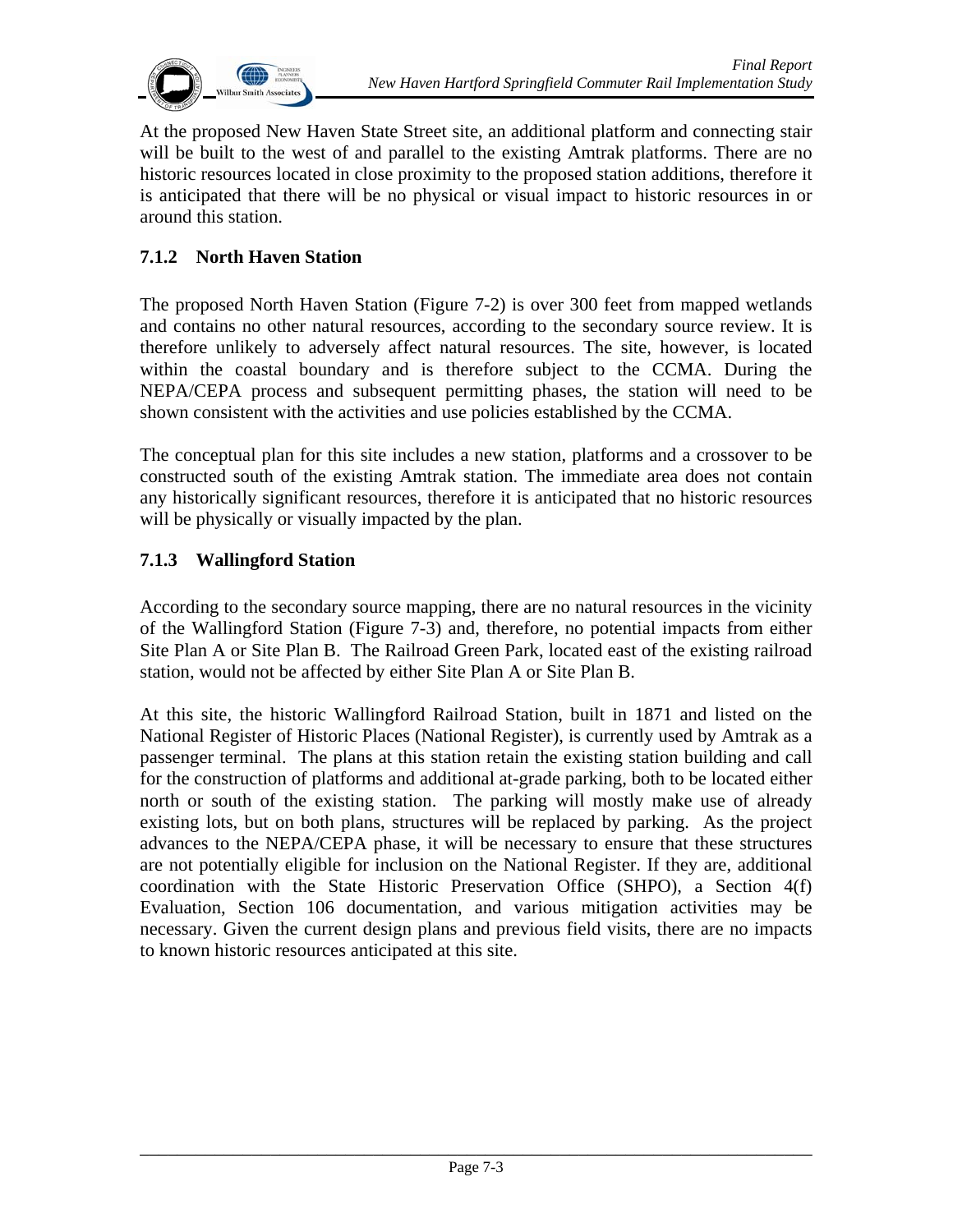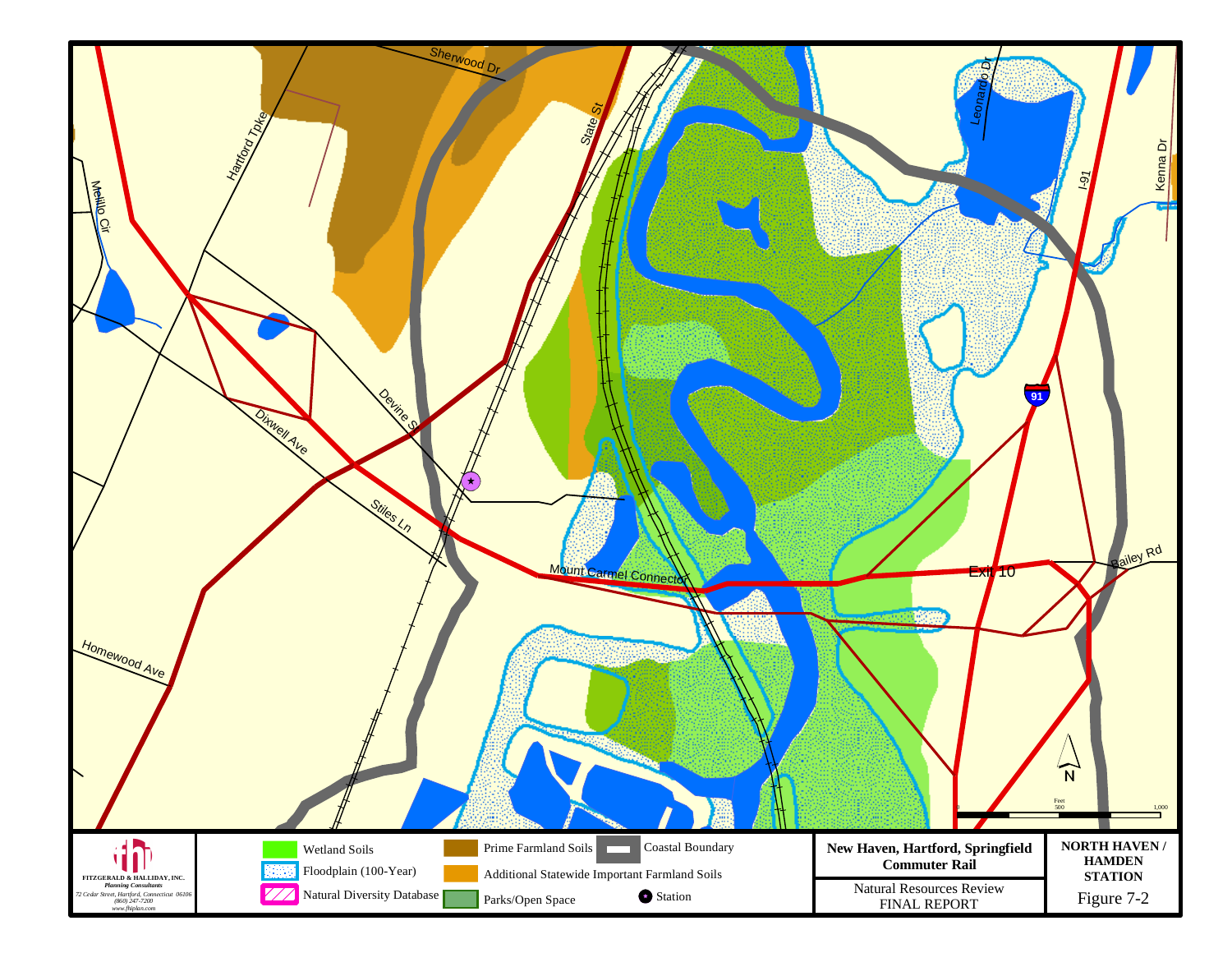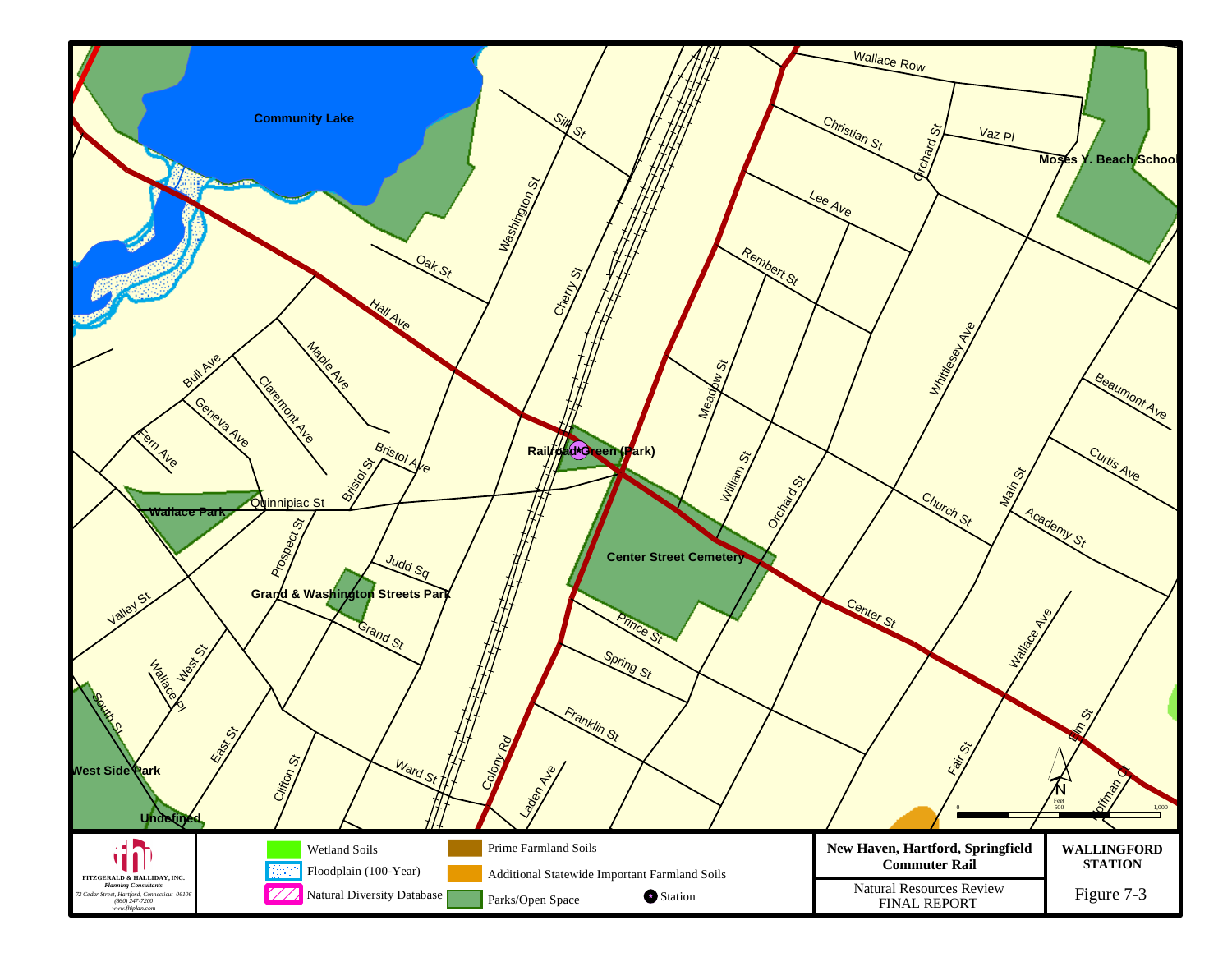

## **7.1.4 Meriden Station**

At the Meriden Station (Figure 7-4), a portion of the proposed parking lot falls within the extensive 100-year floodplain between State and Pratt Streets, and portions of the proposed elevator/stair ("up & over") east of the railroad tracks, as well as the existing train station, may also be located within the floodplain. During subsequent project phases, accurate mapping of the floodplain boundary will be necessary to determine how much proposed construction falls within it. Potential impacts on floodplains will need to be addressed during the NEPA/CEPA process and a Floodplain Management Certification will be needed from the CTDEP prior to construction of any elements in the floodplain. The certification essentially requires that any construction (or reconstruction) within floodplains be planned so as not to decrease flood storage capacity and so as to place the floor of any proposed structures at or above the base flood elevation (BFE). In addition, stormwater management will need to consider potential impacts to floodplains.

No other natural resources are in the vicinity of the station, according to the secondary source mapping.

At the Meriden site, the conceptual plan incorporates the existing station, which is not a historic property. Additional platforms and a crossover are planned northwest of the station, which is located in a heavily developed commercial area at the southwest corner of the intersection of State and Brook Streets. It is anticipated that no historic resources will be impacted by this proposed design.

#### **7.1.5 Berlin Station**

The only natural resource in close proximity to the Berlin Station (Figure 7-5) is farmland soils, which are located west of the railroad tracks and north of the existing station. The proposed platforms under Site Plan A are in areas previously disturbed by rail construction and not mapped as farmlands. This option would therefore not affect farmland soils. However, the Full-build Site Plan B proposes new platforms north of the existing station on both sides of the tracks and a new parking lot northwest of the station, in an area mapped as farmlands of additional statewide importance and prime farmland. Per state and federal farmland protection policy acts, potential impacts to farmlands will need to be addressed during the NEPA/CEPA process. Proposed project activities on farmlands may require review by the Natural Resources Conservation Service (NRCS).

All site plans for this station retain the existing Berlin Railroad Station, a structure that was built in 1900 and is eligible for inclusion on the National Register of Historic Places. None of the station plans are likely to have any impact on historic resources, but given the historic nature of the existing station, it is recommended that the SHPO have an opportunity to comment on the design plans as the project advances through the NEPA/CEPA phase, to ensure compliance with Section 106 (36 CFR 800) Regulations of the Advisory Council on Historic Preservation and Section 4(f) of the Department of Transportation Act.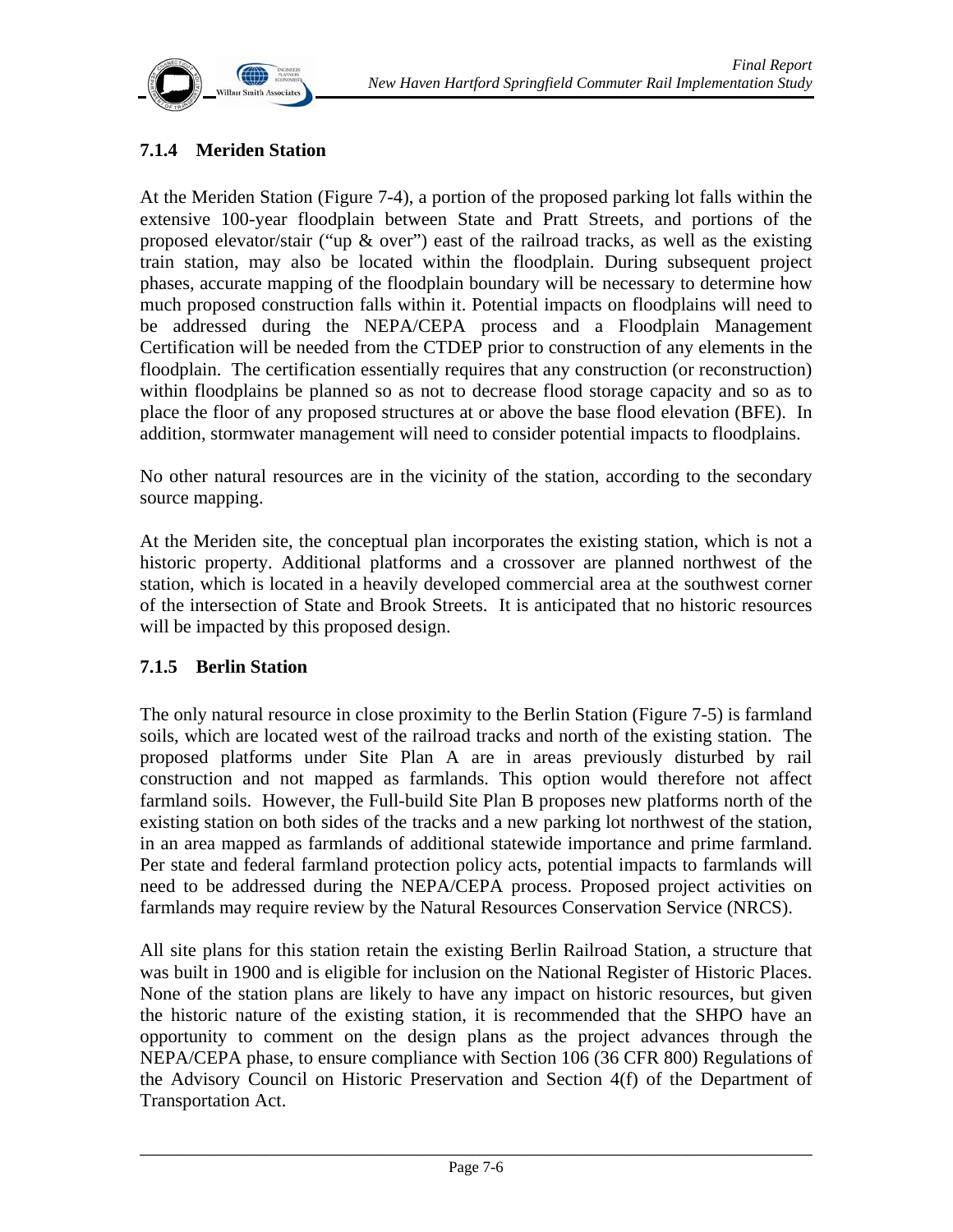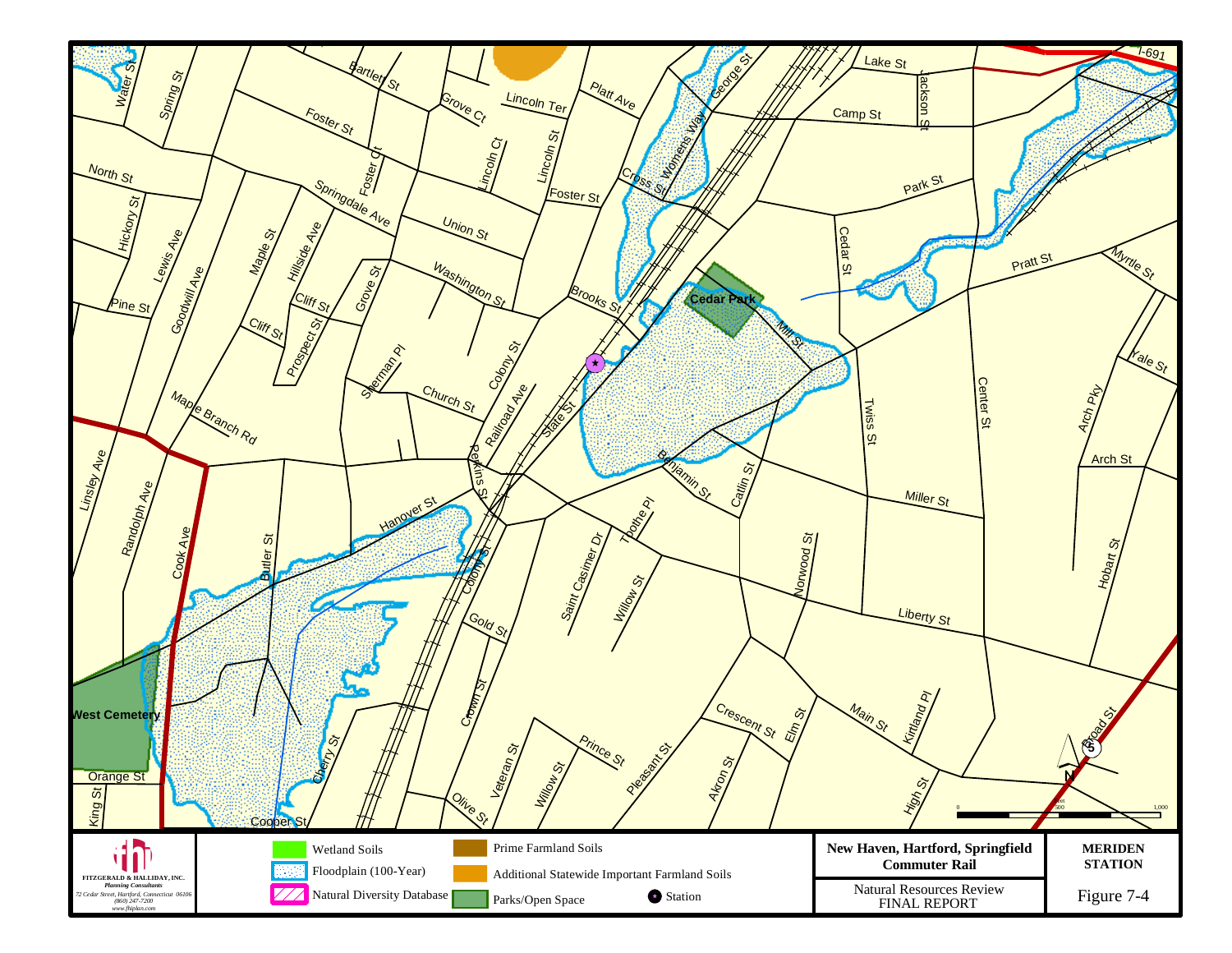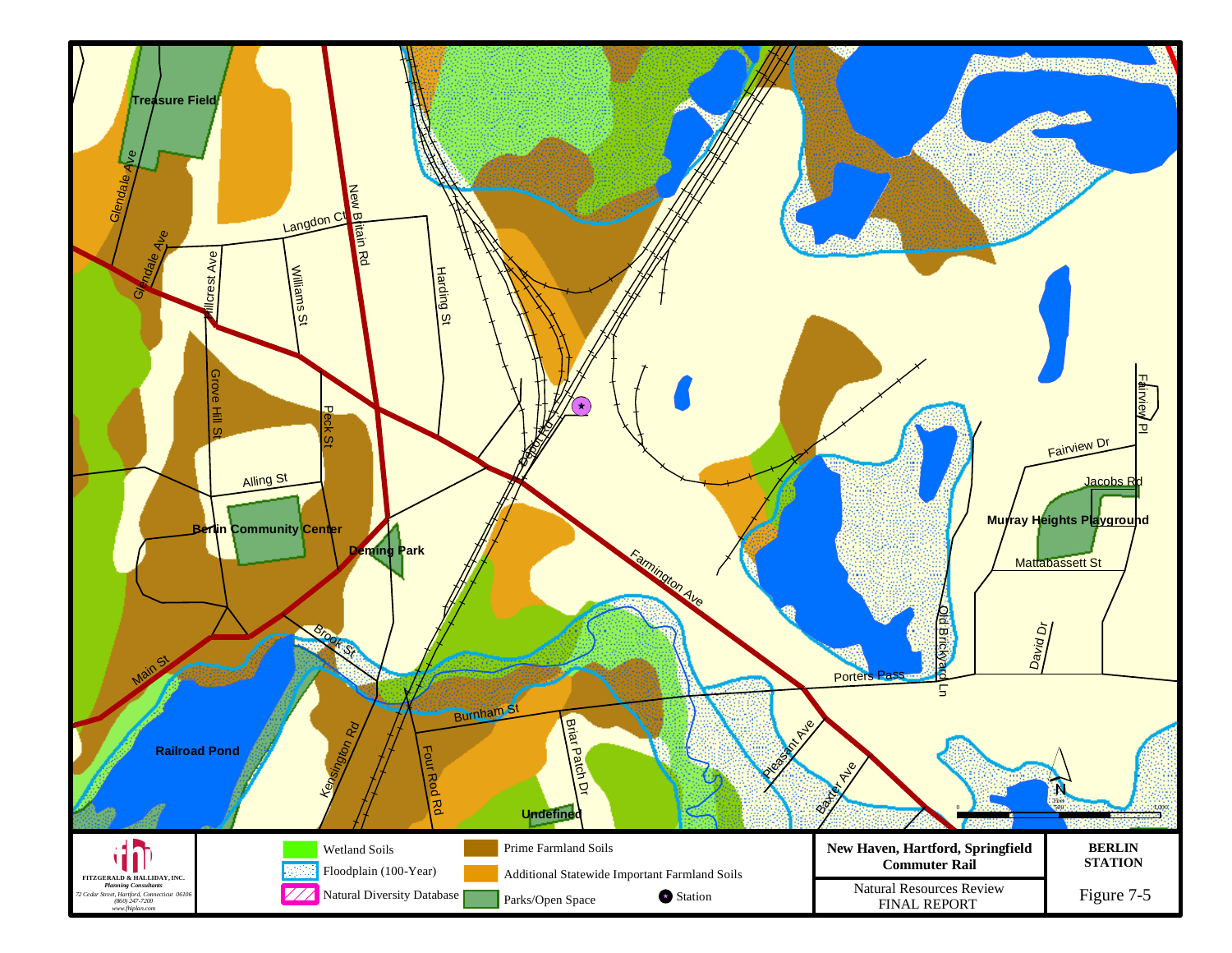

# **7.1.6 Newington Station**

This station (Figure 7-6) would be a joint station with the Hartford West Busway and conceptually located as proposed by that project, on the northwest side of the railroad tracks, with access from the intersection of Route 173 / West Hill Road. The secondary source mapping showed no natural resources in that vicinity that could be impacted by the station as proposed. A commuter rail parking lot is proposed on the opposite side of the tracks, in the footprint of an existing parking lot and building between Frances Avenue and the tracks. Based on the mapping, it appears that the parking lot is outside (west of) the 100-year floodplain of Piper Brook, but accurate mapping of the floodplain boundary will be necessary to determine whether any direct project impacts will occur. Such impacts will need to be addressed during the NEPA/CEPA process and subsequent environmental permitting. Floodplain Management Certification will be required if activities will occur in or affect the floodplain. In addition, potential impacts on Piper Brook and its associated wetlands will need to be carefully considered, particularly in regard to stormwater runoff, given their proximity to the proposed development and the potential need for a retention pond for parking lot runoff.

The proposed plan for this station was developed in conjunction with the Hartford West Busway project. While no historic properties will be impacted by the commuter rail portion of the plan, it is anticipated that one historic property located at 160 Willard Avenue will be impacted by the associated Busway project. Therefore, it is recommended that the SHPO review site plans of this station during the NEPA/CEPA process to ensure clarity on potential impacts.

#### **7.1.7 Hartford Station**

There are no natural resources in the vicinity of the Hartford Station (Figure 7-7), so the minor proposed modifications at this station will not directly affect natural resources. A covered walkway connecting the station with the Legislative Office Building is proposed parallel to the tracks along the edge of Bushnell Park, which would increase impervious surface but enhance access to the park.

At this site, the existing Union Station, which is listed on the National Register of Historic Places, will be utilized. The existing platforms are also incorporated into the plan. A raised platform will be added to the northern end of the existing platforms to provide commuter rail access. It is anticipated that the addition of this platform will not have a visual impact on the existing station, yet given the historic nature of the station, it is recommended that the SHPO have an opportunity to review the station plans to ensure compliance with Section 106 (36 CFR 800) Regulations of the Advisory Council on Historic Preservation and Section 4(f) of the Department of Transportation Act. If the SHPO determines that Union Station will be adversely impacted, Section 106 documentation and a separate Section 4(f) review may be required. To mitigate any adverse effects it may then be necessary to develop a Programmatic Agreement (PA) or a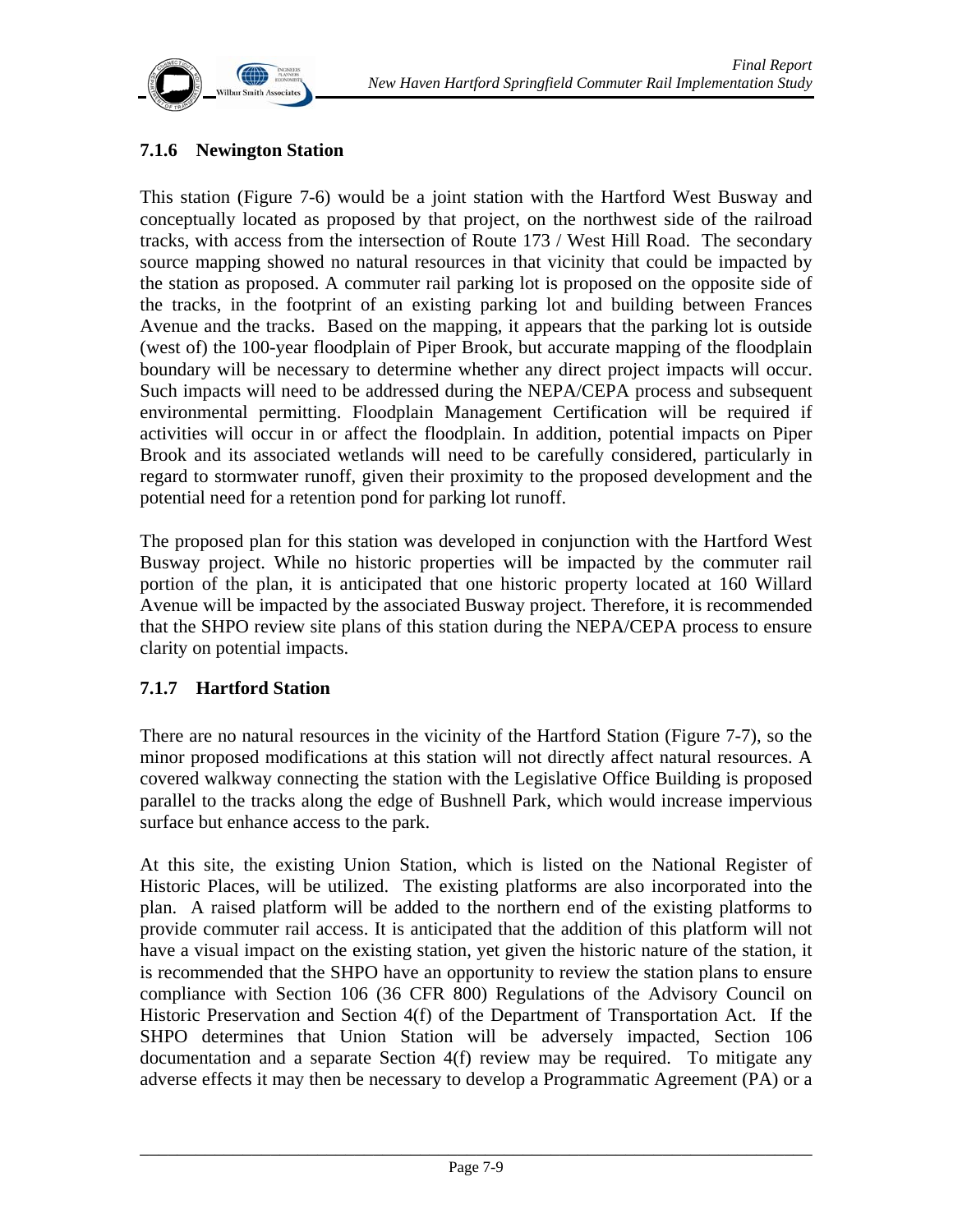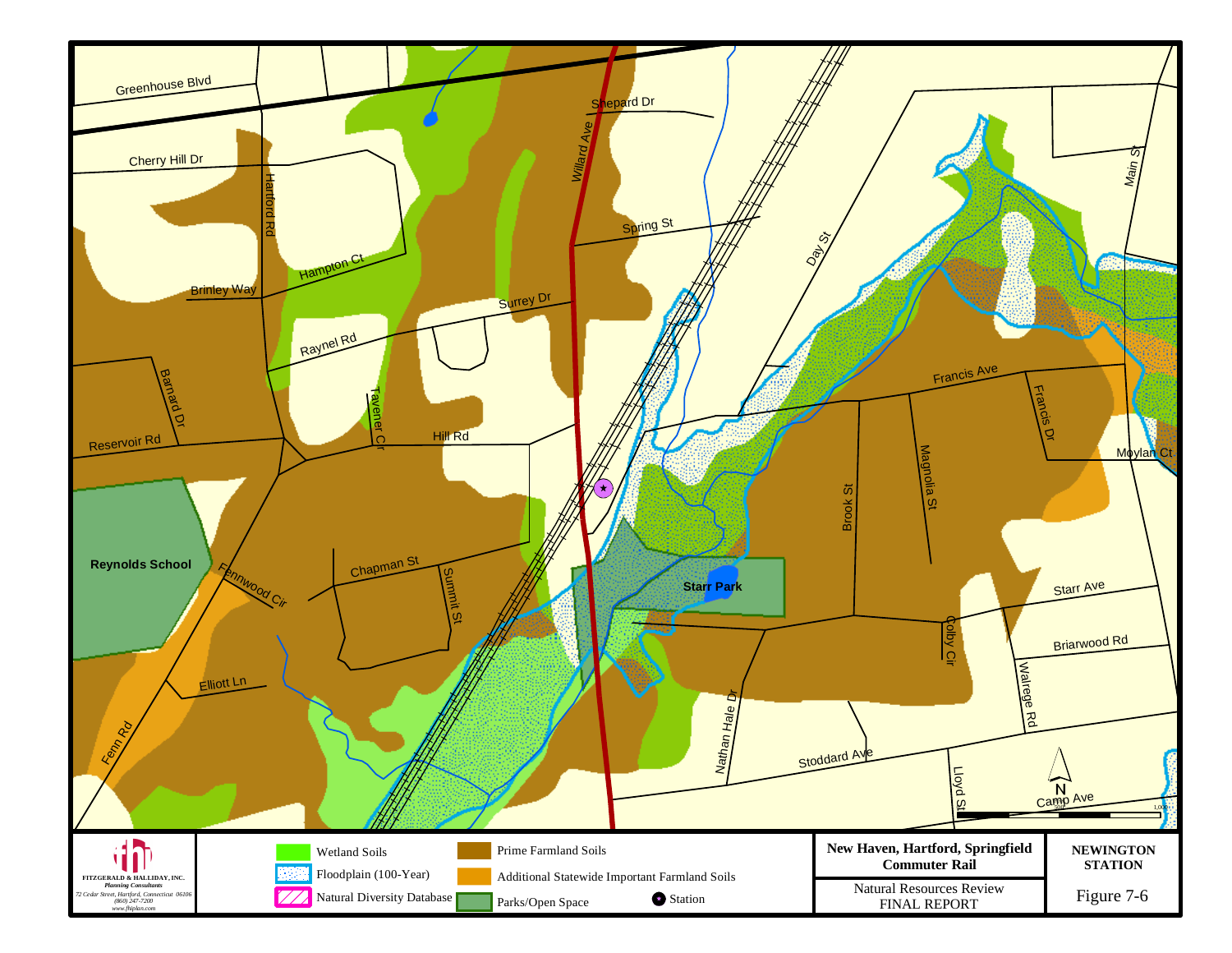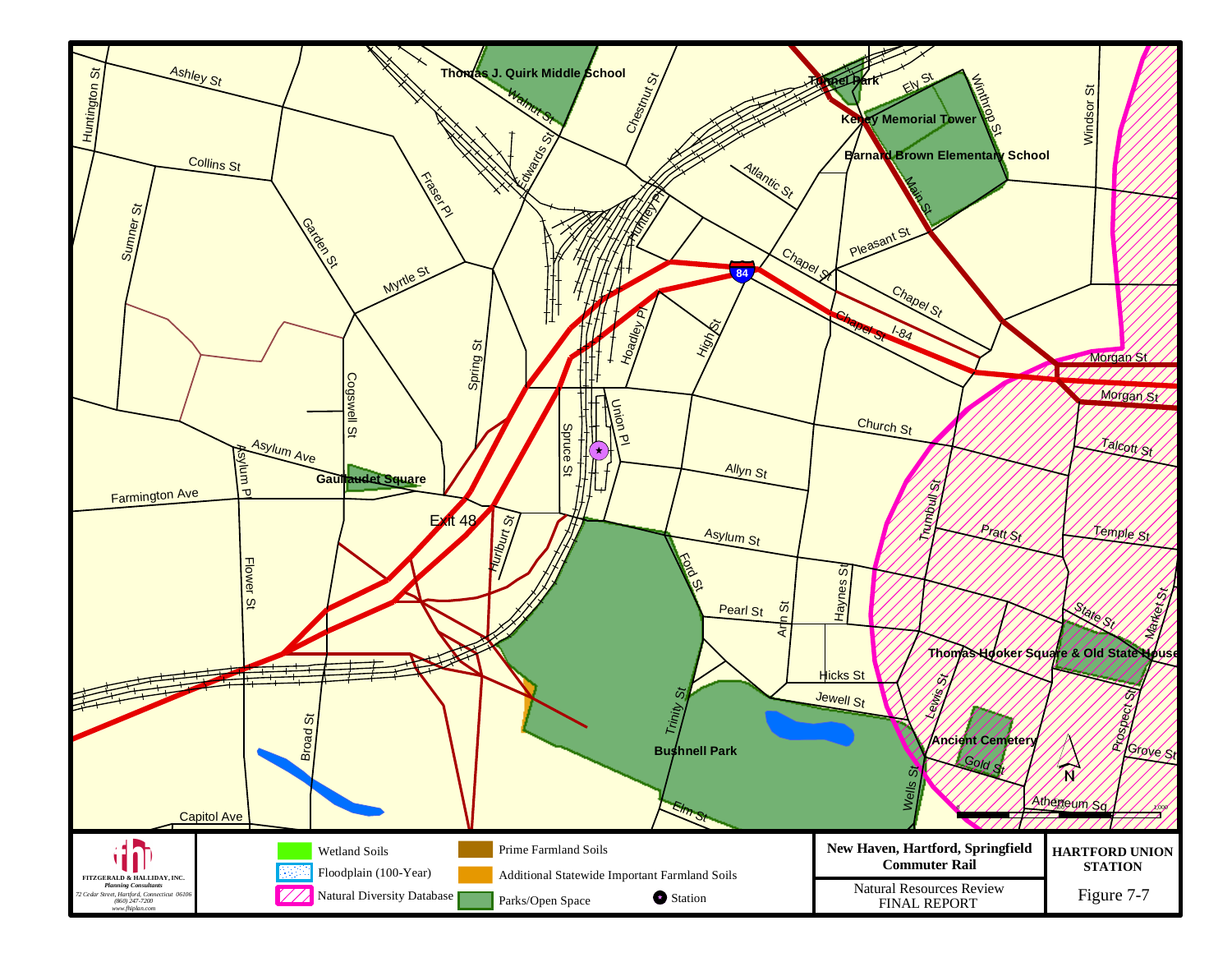

Memorandum of Agreement (MOA), stipulating appropriate mitigation measures. No additional historic resources will be impacted as a result of this proposed plan.

# **7.1.8 Windsor Station**

The proposed Windsor Station (Figure 7-8) would involve new platforms, "up & overs", and a proposed parking structure between Mechanic Street and the rail line, approximately halfway between Batchelder Road and Central Street. Based on secondary source mapping, it appears that the site is surrounded and may partially encroach upon 100-year floodplains (Farmington River) and farmlands of additional statewide importance. In addition, wetlands associated with the Farmington River floodplain are shown within 100 feet. Although most of the proposed station development footprint is currently developed, a small portion in the vicinity of the dog pound appears to be vacant/undeveloped. During subsequent project phases, accurate mapping of the floodplain and farmland soils boundaries will be necessary to determine whether any proposed construction directly impacts these resources. Potential impacts on these resources will need to be addressed during the NEPA/CEPA process. In addition, potential impacts on the wetlands associated with the Farmington River will need to be carefully considered, particularly in regard to stormwater runoff, given their proximity. In the event that construction activities will take place within or will affect the floodplain, a Floodplain Management Certification will be needed from the CTDEP. Proposed project activities on farmlands may require review by the Natural Resources Conservation Service (NRCS).

The conceptual plan for this station calls for the existing station to be maintained and for new platforms and parking to be constructed on state and town-owned land. No above ground historic resources will be impacted by this plan, but the proximity of the proposed parking structure to the Connecticut River indicates that the station will need to be reviewed by the SHPO to ensure that no resources will be impacted. The NEPA/CEPA process will provide this opportunity. Given the proximity of the site to the Connecticut River, it is recommended that the site be investigated by the State Archeologist as an archeologically sensitive area prior to any ground disturbance according to Section 106 Regulations of the Advisory Council on Historic Preservation. If the SHPO determines that a historic resource that is listed or considered eligible for inclusion in the National Register will be adversely impacted, Section 106 documentation and a separate Section 4(f) review may be required. To mitigate any adverse effects it may then be necessary to develop a Programmatic Agreement (PA) or a Memorandum of Agreement (MOA), stipulating appropriate mitigation measures.

#### **7.1.9 Windsor Locks Station**

The proposed site for the Windsor Locks Station (Figure 7-9), on the northwestern corner of the Main Street / Stanton Road intersection, lies partially within the 100-year floodplain of the Connecticut River, as indicated by the secondary source mapping. There is no regulated floodway at this location. Floodplain boundaries will need to be accurately mapped and impacts on floodplains will need to be studied further in the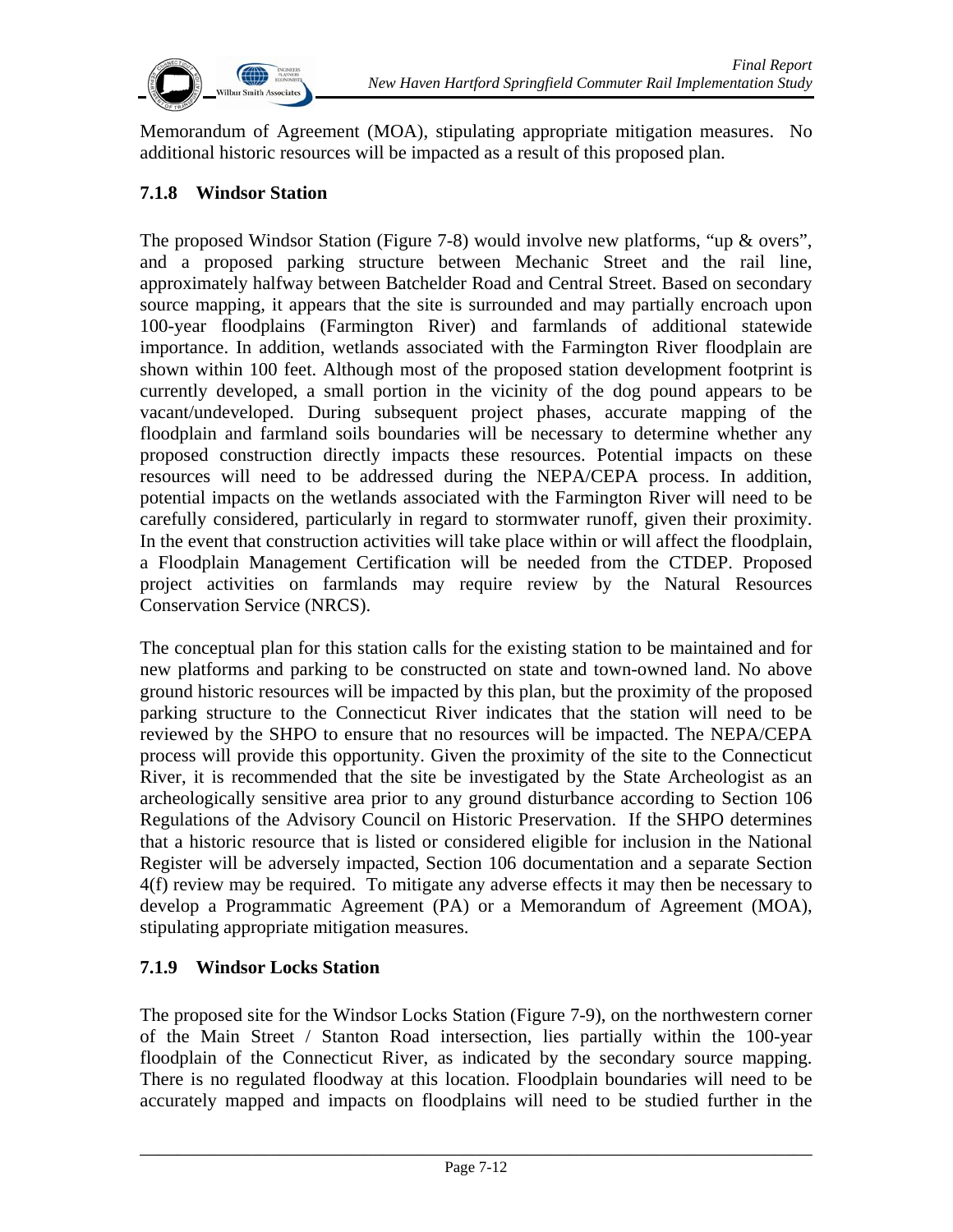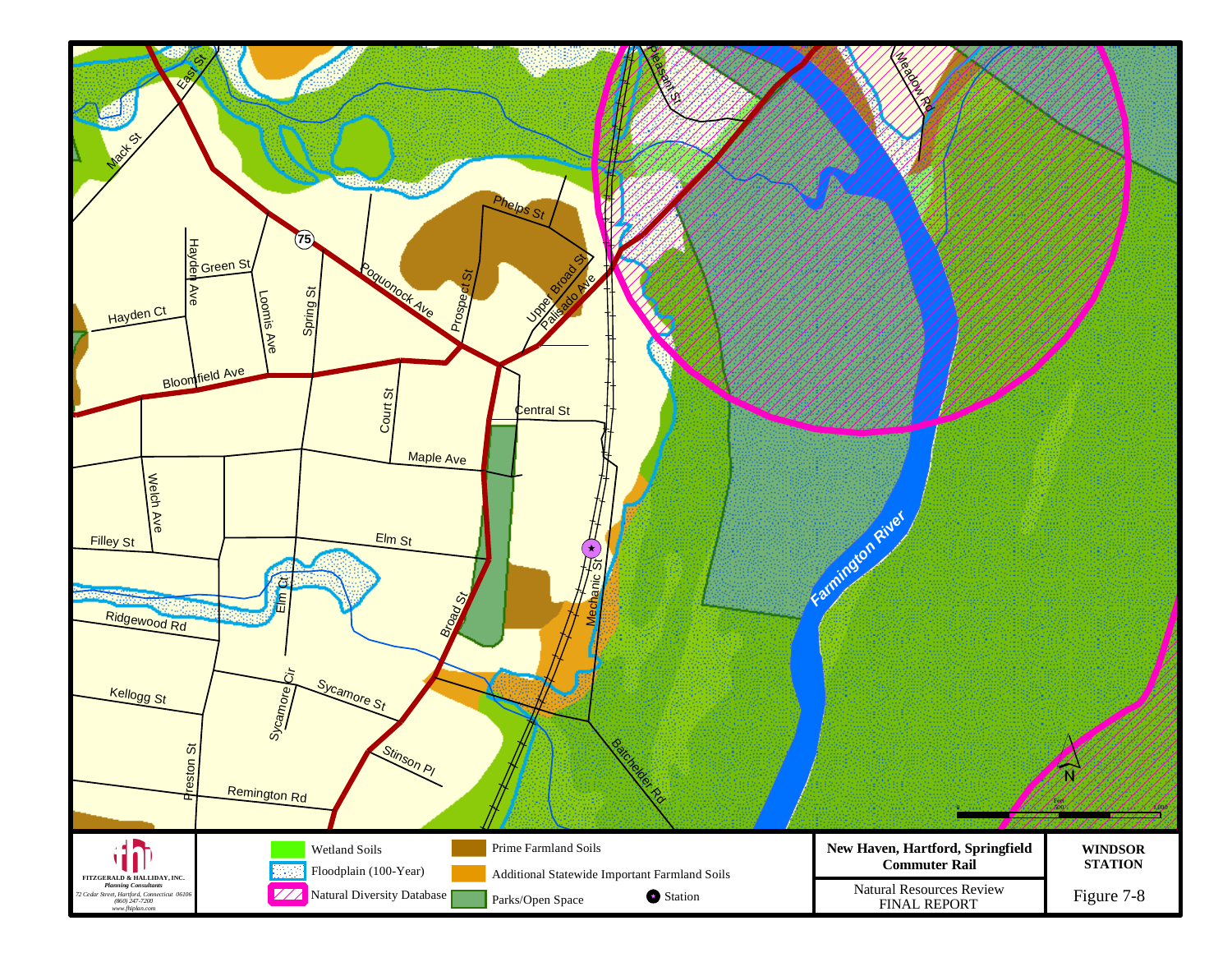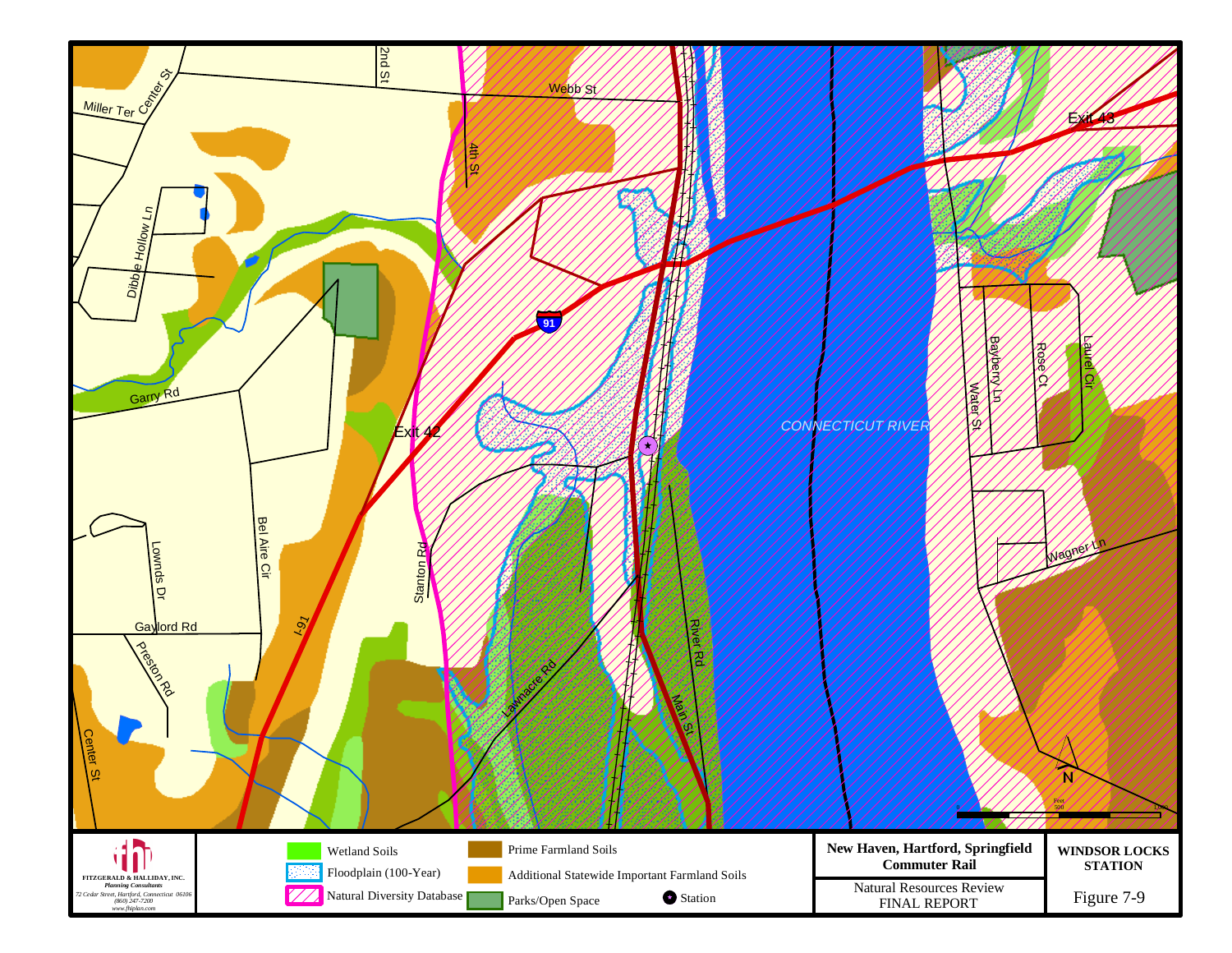

NEPA/CEPA process. If construction will occur in or affect the floodplain, a Floodplain Management Certification will be needed from CTDEP prior to construction. The certification essentially requires that construction within floodplain areas is planned so as not to decrease flood storage capacity and so that station elements are positioned at or above the base flood elevation (BFE). Additionally, stormwater management will need to be carefully evaluated and designed to avoid impacts on floodplains and/or wetlands.

Although mapping did not show wetland soils, field observations revealed wetlands on the proposed station site. The wetlands are associated with the channelized flow of runoff southerly along Main Street, then westerly along Stanton Road, such that the channel/wetlands essentially frame the proposed parking area. Vegetation along the approximately 20-foot-wide channel consists of dense common reed (*Phragmites australis*) bordered by mixed shrubs. Approximately 150 feet west of the intersection, along Stanton Road, the runoff is channelized through a pipe, and approximately 200 feet west of the pipe, the wetland expands into a broad field of *Phragmites*. There are also wetlands mapped along the Connecticut River on the east side of the tracks in the vicinity of the station site.

Wetlands will need to be delineated per state and federal definitions and portrayed on the proposed site plan. Further evaluation of wetland impacts will be necessary during the NEPA/CEPA process and if impacts to jurisdictional wetlands cannot be avoided, construction of the station would require an Inland Wetlands and Watercourses permit from the CTDEP and possibly a U.S. Army Corps of Engineers (ACOE) permit. Impacts that cannot be avoided would need to be minimized and then mitigated at a minimum ratio of 1:1, and CTDEP and/or the ACOE might require other mitigation measures as part of the NEPA/CEPA and/or permitting processes.

The site falls within the NDDB record that encompasses a broad corridor along the Connecticut River, so coordination with CTDEP regarding the status and/or presence of any threatened, endangered, and/or special concern species would be necessary during the NEPA/CEPA and/or environmental permitting process, to further evaluate potential impacts to such species.

Although not shown on the secondary source mapping, the CTDEP's Stream Channel Encroachment Lines list indicates that encroachment lines exist along the entire stretch of the Connecticut River within Windsor Locks. Efforts should be made to avoid impacts within stream channel encroachment lines. If impacts cannot be avoided, a Stream Channel Encroachment permit from CTDEP would be required.

The plan for this station incorporates the existing Amtrak station and calls for the construction of a new platform and paved entry improvements to the west of the tracks. An historic rail station to the north in Windsor Locks is not now included and will not be impacted by this project. The area immediately west of the proposed station includes Broad Street Green Historic District, which runs roughly along Broad Street from Batchelder Road to Union Street. However, given the presence of the existing rail line and station, the proposed station plan is not likely to have a significant impact on any of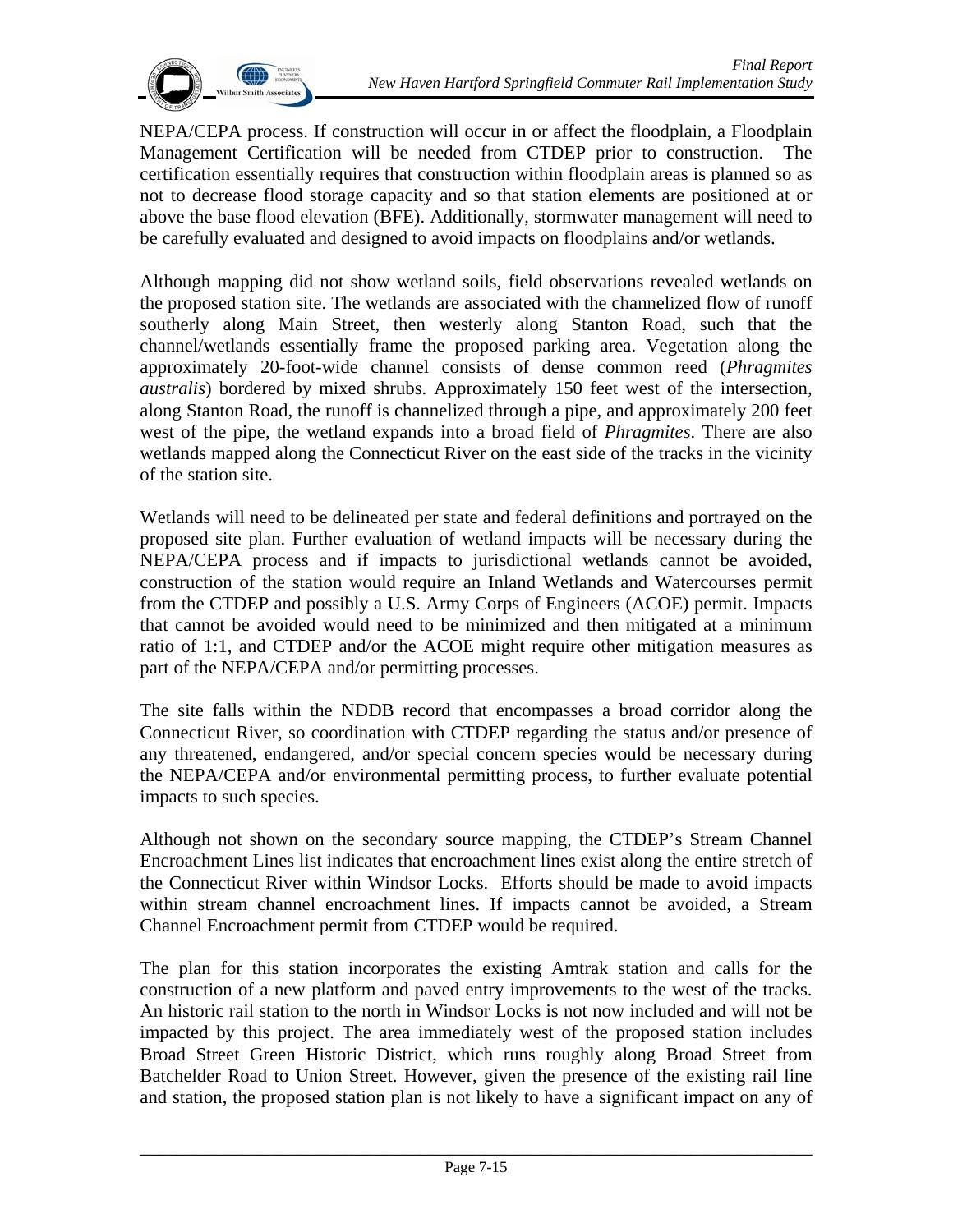

the properties included in the District. Given the close proximity of the site to the District and the historic nature of Windsor Town Center, the finalized station plans will need to be reviewed by the SHPO to ensure that they are consistent with Section 106 (36 CFR 800) of the Advisory Council on Historic Preservation and subsequently Section 4(f) of the Department of Transportation Act. The NEPA/CEPA process will provide this opportunity. If the SHPO determines that a historic resource that is listed or considered eligible for inclusion in the National Register will be adversely impacted, Section 106 documentation and a separate Section 4(f) review may then be required. To mitigate any adverse effects it may then be necessary to develop a Programmatic Agreement (PA) or a Memorandum of Agreement (MOA), stipulating appropriate mitigation measures.

#### **7.1.10 Enfield Station**

The Enfield Station (Figure 7-10), located north of Main Street between North River and Commerce Streets, falls within a broad NDDB record along the Connecticut River and possibly within the zone of an additional NDDB record. Coordination with the CTDEP regarding the status and/or presence of threatened, endangered, and/or special concern species or their habitat would be necessary during the NEPA/CEPA and/or environmental permitting process to further evaluate potential impacts to such species.

Conceptual Site Plan B proposes new parking along the disturbed rail right-of-way in combination with shared-use parking on existing parking lots. In the plan, platforms will abut the eastern wall of the Connecticut Casket Company building, a historic structure that may be eligible for inclusion on the National Register of Historic Places. The Casket Company building will be maintained as part of both station plans and as a result, it is anticipated that neither of the plans will have any significant impact on above-ground historic resources. The station will need to be reviewed by the SHPO to ensure that no resources will be impacted. Given the proximity of the site to the Connecticut River, it is recommended that the site be investigated by the State Archeologist as an archeologically sensitive area prior to any ground disturbance. The NEPA/CEPA process will provide for these further reviews. If the SHPO determines that a historic resource that is listed or considered eligible for inclusion in the National Register will be adversely impacted, Section 106 documentation and a separate Section 4(f) review may be required. To mitigate any adverse effects it may then be necessary to develop a Programmatic Agreement (PA) or a Memorandum of Agreement (MOA), stipulating appropriate mitigation measures.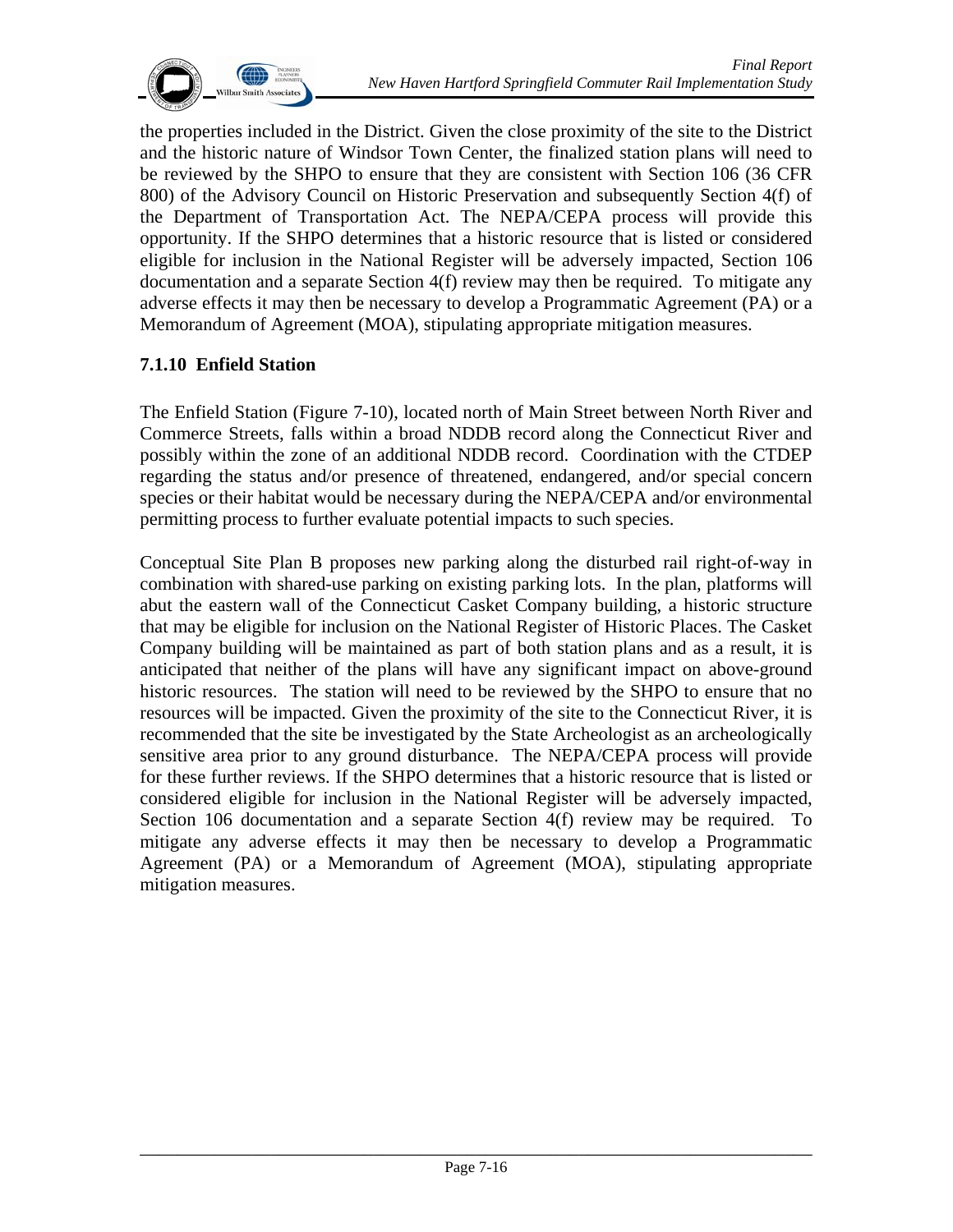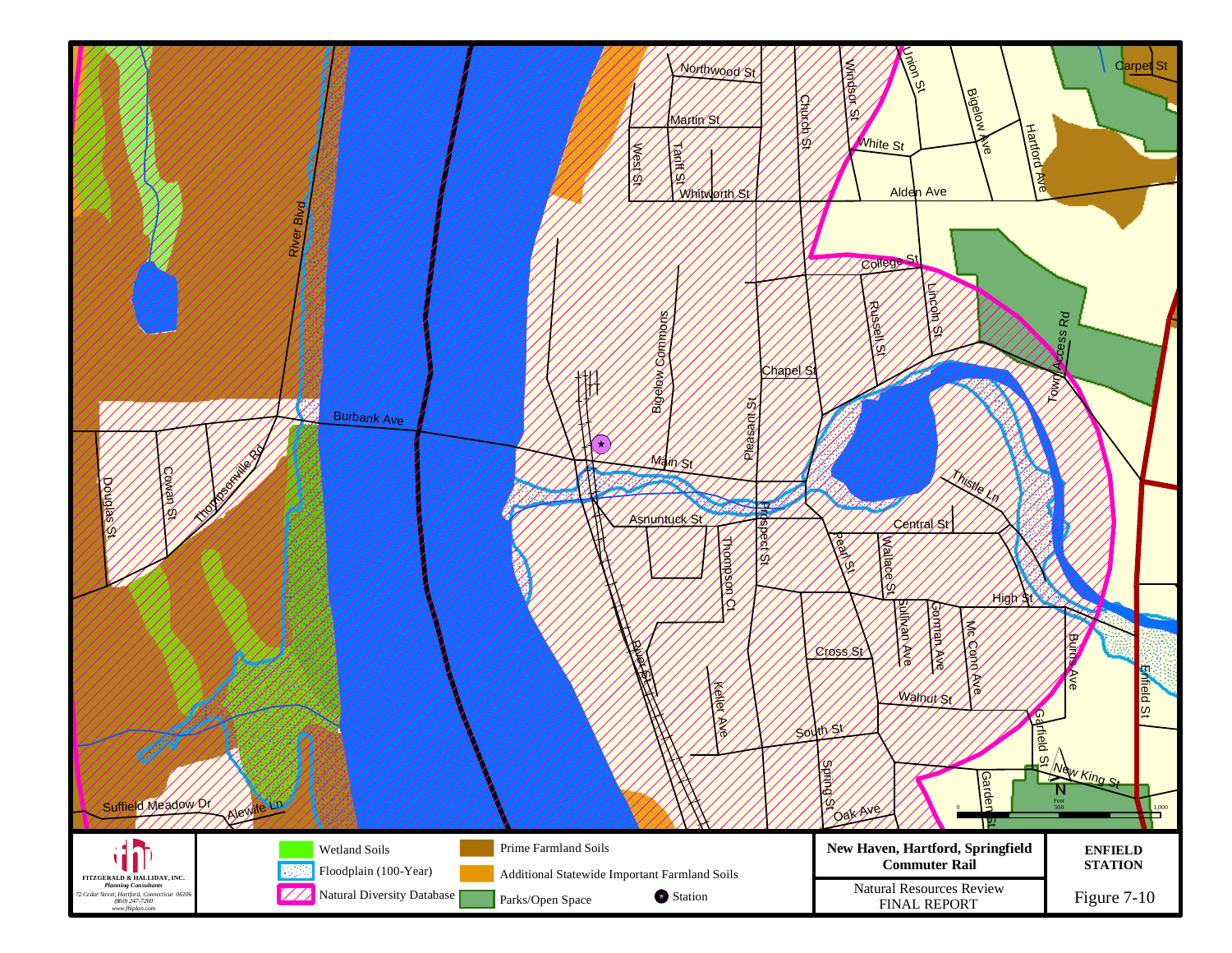

# **7.2 Full-build Service Station Resource Review**

## **7.2.1 Wharton Brook Station**

The Wharton Brook Station (Figure 7-11) would be accessible from the Pratt & Whitney access road, which intersects with Washington Avenue (Route 5) north of Temple Street and south of Glenn Road. Based on the secondary source mapping, the only natural resource potentially affected by the proposed Wharton Brook Station is one or more Natural Diversity Data Base (NDDB) records. The proposed platforms and parking lot fall within the potential impact area of threatened, endangered, or special-concern species or their habitats. While it is unlikely that the station site has significant ecological value, since it is located within a highly disturbed setting, coordination with the CTDEP will be necessary during the NEPA/CEPA process to further evaluate potential impacts to sensitive species from this station.

The conceptual plan for the Wharton Brook Station includes the construction of new platforms and a parking lot in an open space that would be accessible from the Pratt & Whitney access road located north of Temple Street and south of Glenn Road. The surrounding area does not contain any historically significant resources, therefore it is anticipated that no historic resources will be physically or visually impacted by the plan.

# **7.3 Double Tracking**

A minimum of 18 miles of track will be added to create double track configurations in order to accommodate both freight rail and commuter rail traffic for the start-up service. The additional tracks will occur in five different locations with segment lengths of approximately two to four miles each. The remaining single track segments will be double-tracked for the full-build. The double track locations are described in Chapter 6.

The double tracking will occur within existing rail rights-of-way and in locations that were previously double tracked. As such, they are on ground that was formerly filled and prepared as rail bed. At the one water crossing (of the Quinnipiac River) in North Haven, a double track trestle is already in place and requires no reconstruction. A review of resource mapping shows that the proposed double track areas contain no wetlands, significant vegetation, threatened or endangered species habitat, unique geology, farmland soils, or other special resources. Engineering surveys have found no remnant rail signals, boxes, or culverts in the double track locations, so the potential for historic rail features is extremely low and the disturbed ROW condition indicates low archaeological sensitivity as well. Because the extra track segments would be directly adjacent to existing operating rail lines, they would be consistent with existing land uses. Given these considerations, the addition of the double track sections would not be expected to result in any significant adverse environmental impacts.